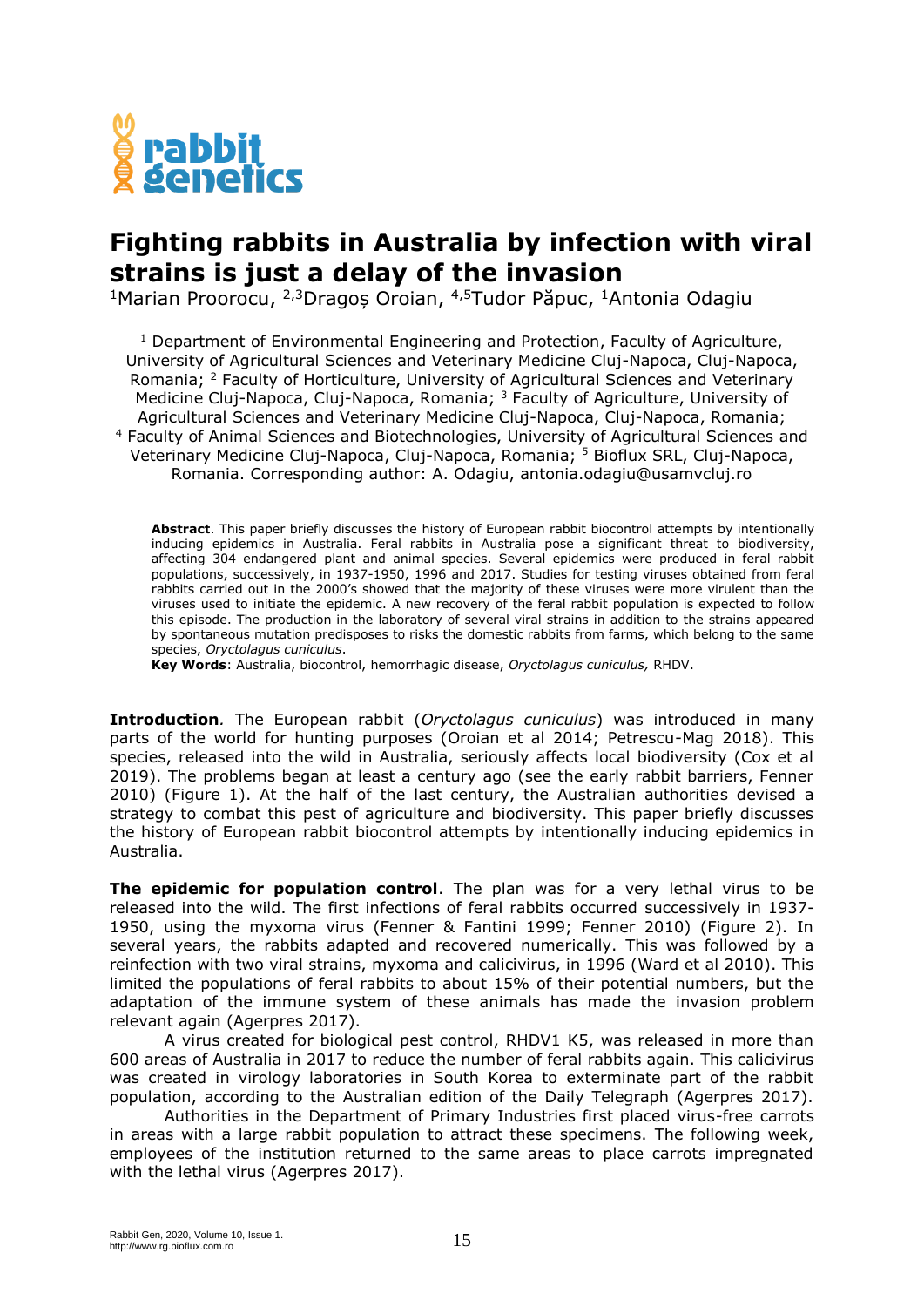

Figure 1. Barrier fences built in Australia between 1880 and 1910 (Fenner 2010).



Figure 2. Myxoma virus disease in domestic rabbits (Fenner 2010).

**Results of the biocontrol plan**. The researchers evaluated the effect of intentionally infecting the rabbit population in Australia for biocontrol. The impact of the release of the novel strain of rabbit hemorrhagic disease virus (RHDV‐K5) has been suppressed by the emergence of a competing strain, RHDV2. Consequently, the success of further releases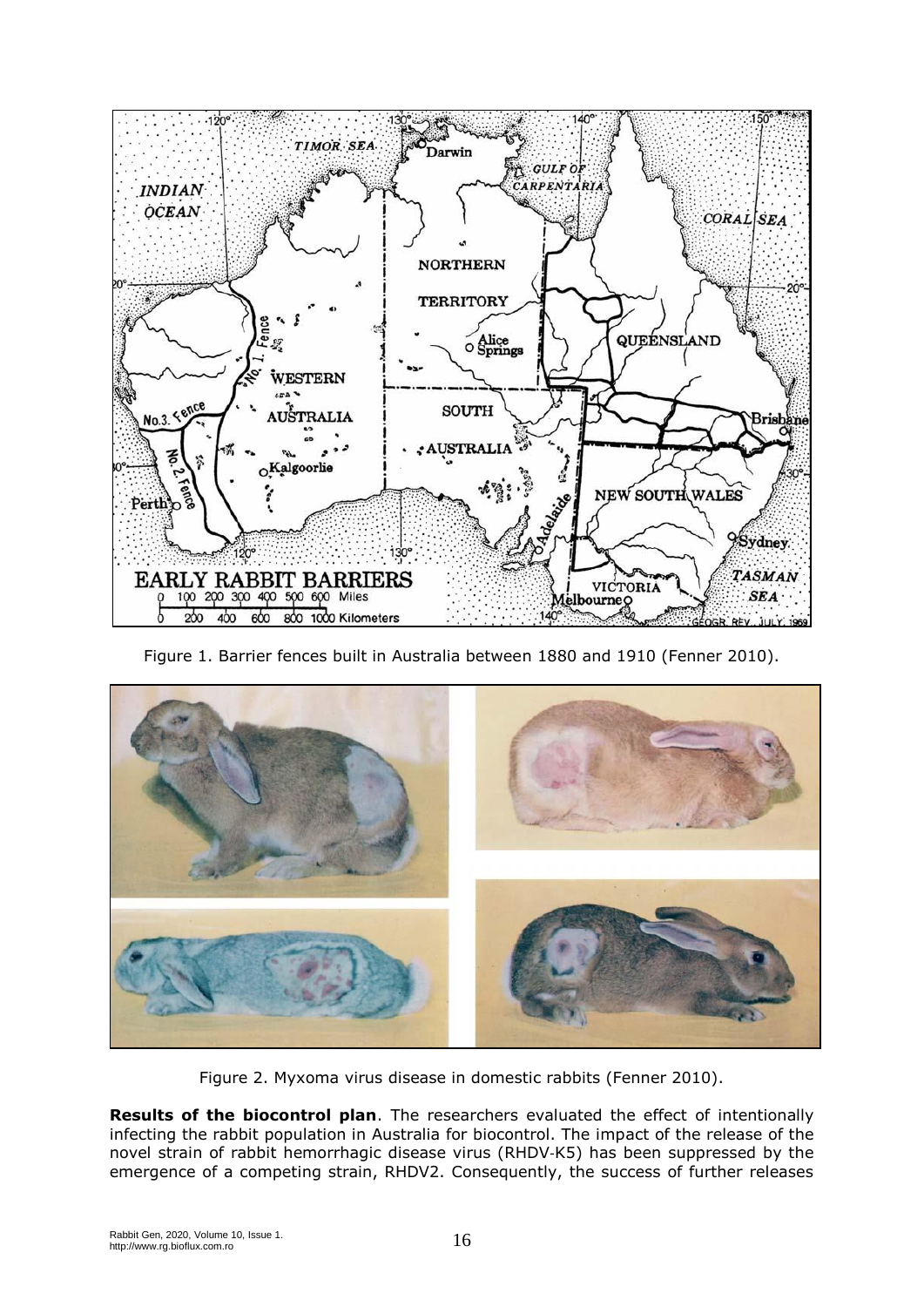of similar RHDV strains for rabbit biocontrol appears doubtful (Ramsey et al 2020). However, this competing viral strain RHDV2 has suppressed rabbit population by about 60%, with impacts mostly observed in West and Southern Australia (Ramsey et al 2020). Whether the incursion of RHDV2 leads to the competitive exclusion of other endemic RHDV strains remains to be resolved, the researchers said. The existence of partial cross‐immunity could allow some level of coexistence between RHDV2 and other RHDV strains, at least on the medium term (Ramsey et al 2020).

Earlier studies for testing viruses obtained from feral rabbits carried out in 2000's showed that the majority of these viruses were more virulent than the virus used to initiate the epidemic (Fenner 2010).

Australian Deputy Prime Minister Barnaby Joyce told Canberra (Agerpres, February 27, 2017) that feral rabbits in Australia pose a significant threat to biodiversity, affecting 304 endangered plant and animal species. A new recovery of the rabbit population is expected to follow this episode.

The production in the laboratory of several viral strains in addition to the strains appeared by spontaneous mutation predisposes to risks the domestic rabbits from farms, which belong to the same species, *Oryctolagus cuniculus*. Vaccination of rabbit broodstock for viral hemorrhagic disease could generate, if not specific immunity, at least a generalized immune response to new contacts with possible RHDV strains.

**Conclusions**. Feral rabbits in Australia pose a significant threat to biodiversity, affecting 304 endangered plant and animal species. Studies for testing viruses obtained from feral rabbits carried out in 2000's showed that the majority of these viruses were more virulent than the virus used to initiate the epidemic. A new recovery of the feral rabbit population is expected to follow this episode. The production in the laboratory of several viral strains in addition to the strains appeared by spontaneous mutation predisposes to risks the domestic rabbits from farms, which belong to the same species, *Oryctolagus cuniculus*. Vaccination of rabbit broodstock for viral hemorrhagic disease could generate, if not specific immunity, at least a generalized immune response to new contacts with possible RHDV strains.

## **References**

- Cox T. E., Ramsey D. S. L., Sawyers E., Campbell S., Matthews J., Elsworth P., 2019 The impact of RHDV-K5 on rabbit populations in Australia: an evaluation of citizen science surveys to monitor rabbit abundance. Scientific Reports 9(1):15229, 11 p.
- Fenner F., 2010 Deliberate introduction of the European rabbit, *Oryctolagus cuniculus*, into Australia. Revue Scientifique et Technique 29(1):103-111.
- Fenner F., Fantini B., 1999 Biological control of vertebrate pests. The history of myxomatosis: an experiment in evolution. CABI Publishing Series, 339 p.
- Oroian I. G., Covrig I., Todoran C. F., Botha M., Blaga B. C., Petrescu-Mag I. V., 2014 Distribution of the European rabbit (*Oryctolagus cuniculus*) in Romania. Rabbit Gen 4(1):60-63.
- Petrescu-Mag I. V., 2018 The European rabbit (*Oryctolagus cuniculus*) was introduced for hunting purposes in Republic of Moldova. Rabbit Gen 8(1):1-2.
- Ramsey D. S. L., Cox T., Strive T., Forsyth D. M., Stuart I., Hall R., Elsworth P., Campbell S., 2020 Emerging RHDV2 suppresses the impact of endemic and novel strains of RHDV on wild rabbit populations. Journal of Applied Ecology 57(3):630-641.
- Ward V. K., Cooke B. D., Strive T., 2010 Rabbit hemorrhagic disease virus and other lagoviruses. In: Caliciviruses: Molecular and cellular virology. Hansman G. S., Xi J. J., Green K. Y. (eds), Caister Academic Press, Norwich, United Kingdom, 248 p.
- \*\*\*Agerpres, 2017 [Feral rabbit populations from Australia, controlled with carrots contaminated by authorities with a lethal virus]. Available at: https://www.agerpres.ro/lifestyle/2017/02/27/populatiile-de-iepuri-daunatori-dinaustralia-controlate-cu-morcovi-contaminati-de-autoritati-cu-un-virus-letal-12-26- 30. Last view: 30 December, 2020. [In Romanian].